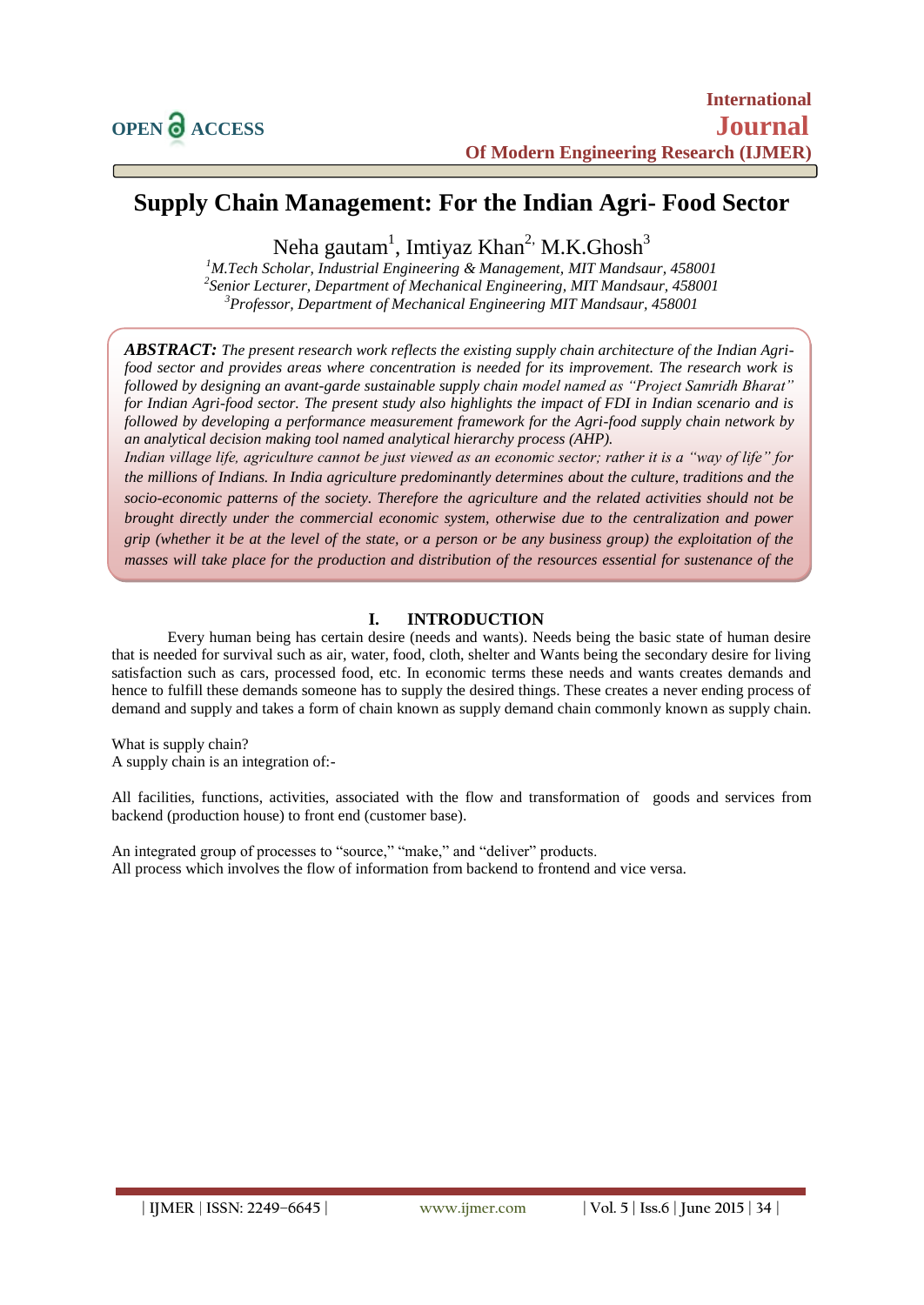

# **Sustainable Supply Chain Framework**

According to Cooper et al. (1) Supply chains are the conduits through which:

- 1. Products move from producers to consumers.
- 2. Payments, credit and working capital move from consumers to producers.
- 3. Technology and advanced techniques are disseminated among producers, packagers and processors.
- 4. Ownership rights pass from producers to processors and ultimately to marketers.
- 5. Information on current customer demand and on retail level product preferences pass back from retailers to producers.

**Supply Chain Management:** In present times, Supply chain management (SCM) has received a great deal of attention from worldwide practitioners and researchers both from academic and industrial background. Due to the emerging trends of globalization and the increasing saturation of markets, competition has become more intense in recent years. These competitive environments have forced companies to collaborate more closely using the concept of supply chain management. Supply chain management is an approach to design value chains or marketing chains by optimizing the inter-organizational flow of material, information and capital in order to reduce the system wide costs and enhance customer value.

### **A. supply chain management is:-**

A set of approaches used to efficiently integrate :

- Suppliers
- Manufacturers/producers
- Warehouses
- Distribution centers
- Consumer base

So that the product is produced and distributed :

- In the right quantities
- To the right locations
- At the right time
- System-wide costs are minimized and

**Indian Agri-food sector:** Agriculture was and is one of the largest employment sectors in the world and for India it's the major or the primary source of employment. More than half of Indian population depends on agriculture as their primary source of livelihood (24). Agriculture is the backbone of Indian Economy. The occupational structure of Indian workforce can be divided into three classes as shown in Fig (2.1). Agri-food sector constitute the primary sector of the occupational structure. India is the fruit and vegetable basket of the world. India being a home of wide variety of fruits and vegetables holds a unique position in production figures among other countries. Estimates currently suggest that India ranks second in terms of farm output, first being china (25).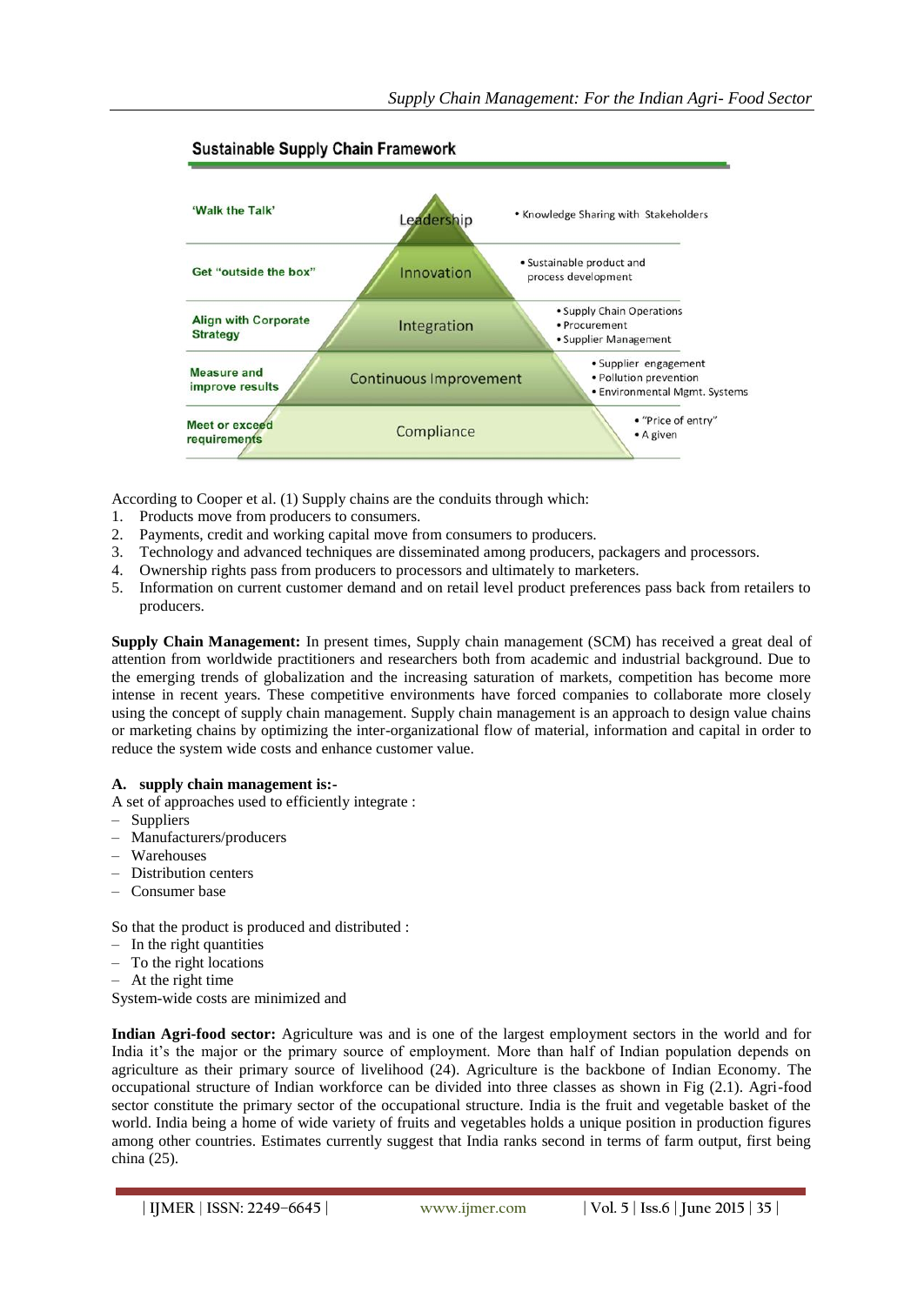Although there have been a large number of people involved in agriculture in India, still there is a food crisis. In India, agriculture got its dimension during green revolution. This introduced several new scientific methods, which increased the food productivity. But still, In India, 37 % live below poverty line and several hundred die due to malnutrition (26). Although the green revolution in India led to sizeable increase in terms of productivity that too in certain crops but the overall growth in terms of farmers economic status is unremarkable.

Agriculture derives its importance from the fact that it has vital supply and demand links with the manufacturing sector. The basic characteristic which is common in agriculture and manufacturing sector is: "Production"

#### **Challenges in Indian Agri-food Sector**

According to Hon'ble Union Minister SharadPawar, "Agriculture sector is witnessing radical changes and challenges at national and global level. The demand for agricultural commodities is steeply rising; food preferences of the next-generation consumers are changing; and agriculture sector is struggling with decelerating profitability which is dragging its performance. The emerging challenges and opportunities call for a paradigm shift in the innovation driven agricultural research system to connect inventions with all the stakeholders in the entire food supply chain".

Two different types of contrasting trends have been noticed in present times with respect to present Indian scenario:

- 1. India is being recognized as the global power in the key economic sectors with consistent high economic growth and
- 2. Its slow growth observed in the agriculture sector is causing concerns for the future food and nutritional security of the country.

#### **Review on Existing Traditional Indian Agri-food Supply Chain Network**

In the case of the agricultural sector, India's supply chain is one of the most fragmented and inefficient ones in the world resulting in wastage of large quantities of food grains, vegetables and fruits. About 25-30 percent of vegetables and fruits are destroyed before they come to the market. Apart from this, output is procured through unhygienic practices. This means farmers and consumers bear the costs of the wastage. The agricultural markets are not functioning in a proficient manner. Apart from inefficiencies in distribution, including wastage of agricultural produce, the farmers suffer due to exploitation by traders.

### **Problem Analysis Methodology**

The present research work is based on a real world problem and then it is modelled in the ideal world with certain assumption in order to meet with the desired criteria. A real world problem is taken, in the present case the traditional Indian Agri-food supply chain network. It is then modelled in the ideal world with certain assumptions and after then it is analyzed with respect to different criteria's (in the present case wastages and supply chain cost). The results obtained are discussed and concluded by providing a better design for a sustainable supply chain network in chapter 4 under the title "Project Samridh Bharat".

A real world problem is taken, in the present case the traditional Indian Agri-food supply chain network. It is then modelled in the ideal world with certain assumptions and after then it is analyzed with respect to different criteria's (in the present case wastages and supply chain cost). The results obtained are discussed and concluded by providing a better design for a sustainable supply chain network in chapter 4 under the title "Project Samridh Bharat".

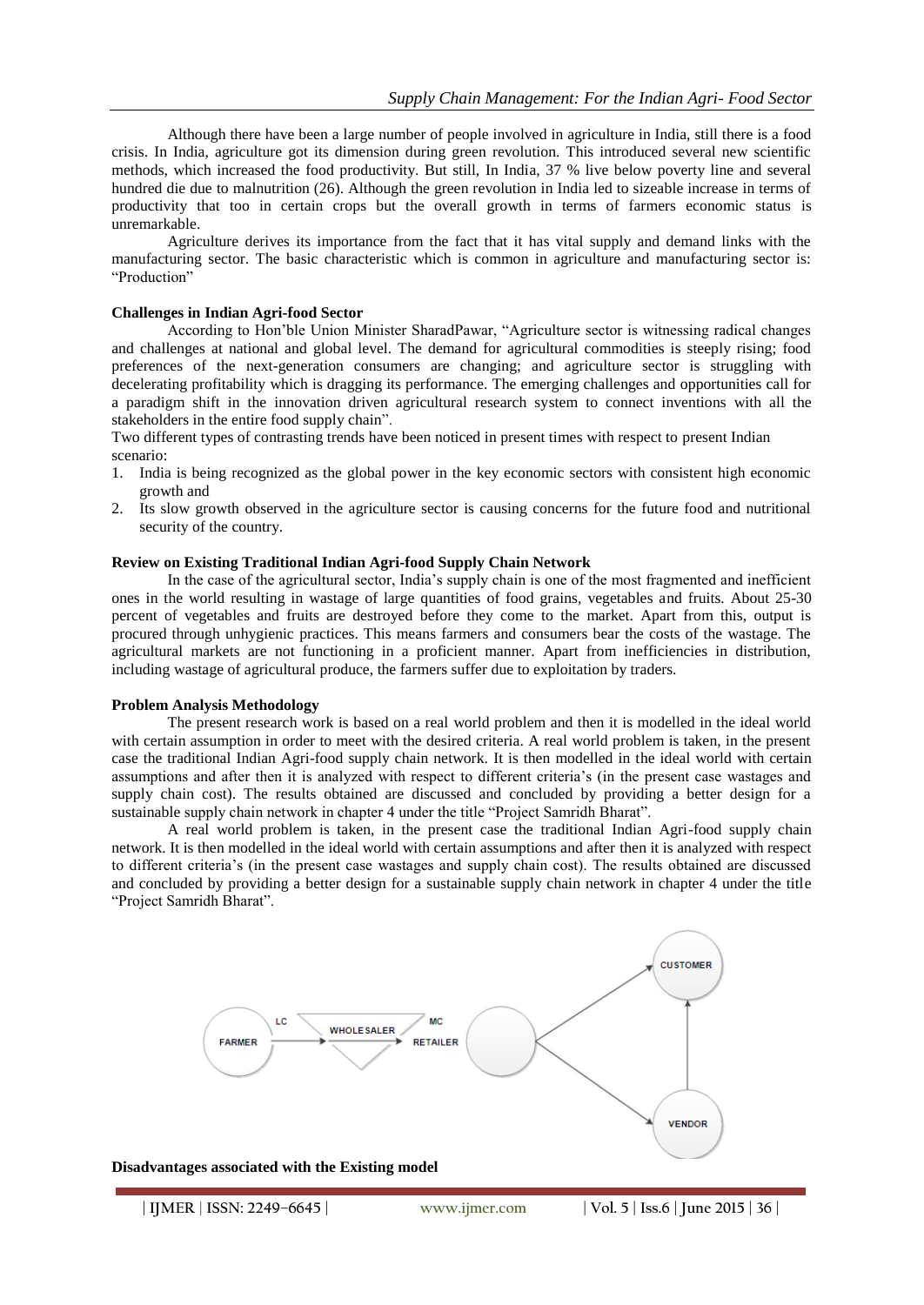From the results of the past researches and along with the data provided by planning commission of India, it seems that there are lot of drawbacks associated with the present supply chain model. It was rightly said in the starting of this chapter that, the present supply chain model creates nothing except a poverty trap for the small and marginal farmers.

The disadvantages associated with different elements along the traditional supply chain model can be summarized in the following way:-

#### **At farmer's side:-**

- 1. Low return on investments.
- 2. Prices delinked from the market.
- 3. Unavailability of adequate infrastructure.
- 4. High Credits leading to debt trap or poverty trap.
- 5. High commission charges.
- 6. High transportation cost.
- 7. Lack of marketing option at farm gate.
- 8. Distress selling.

## **At commission agent's side:-**

- 1. Non value adding player.
- 2. Unscientific handling.
- 3. Quality deterioration.
- 4. Risk free income.

#### **Charges huge commissions from farmers. At trader's side:-**

- 1. No infrastructure for grading
- 2. Unhygienic means of handling.

Large wastages due to ineffective transportation facilities.

## **Motivation for bringing the change**

There are various factors that motivated the author to work in this sector despite of being from engineering background. Some of the reasons are:-

- 1. Why the farmers are doing suicides?
- 2. Unlike other industrial sector, farmers (the producers) know nothing about market status.
- 3. Agri-food products are the natural resources of any country and are the primary needs for sustaining life, hence localization i.e., fulfillment of the local demands should be the first objective.
- 4. Proper flow of money in market should be justified when it comes to the basic and foremost necessity (food).
- 5. Efficient supply chain management framework can be developed for sustainable growth of the Indian Agrifood sector.
- 6. Sustainable supply chain management in Agri-food sector can cater bread and butter to a large number of people along with sustaining the existing employment opportunities.
- 7. Being an Indian citizen it is the duty of an Indian to think upon the existing problems of the country and search for its solution.

#### **Features of the Proposed Model**

- 1. No commission agents involved.
- 2. Cost effective.
- 3. Complete supply demand management with software support.
- 4. Every farmer members are the shareholders.
- 5. Less handling so less wastages.
- 6. Proper food grading according to food safety measures.
- 7. Retail counters at village and city for BPL card holders and NGOs.
- 8. Proper financial and technical support to farmers.
- 9. Proper waste management system for entire food wastages.
- 10. Seed bank support.
- 11. Proper warehousing and inventory management.

A combination of modern retail and cooperative framework with Government support. Hence, can be called as a "GPC" model.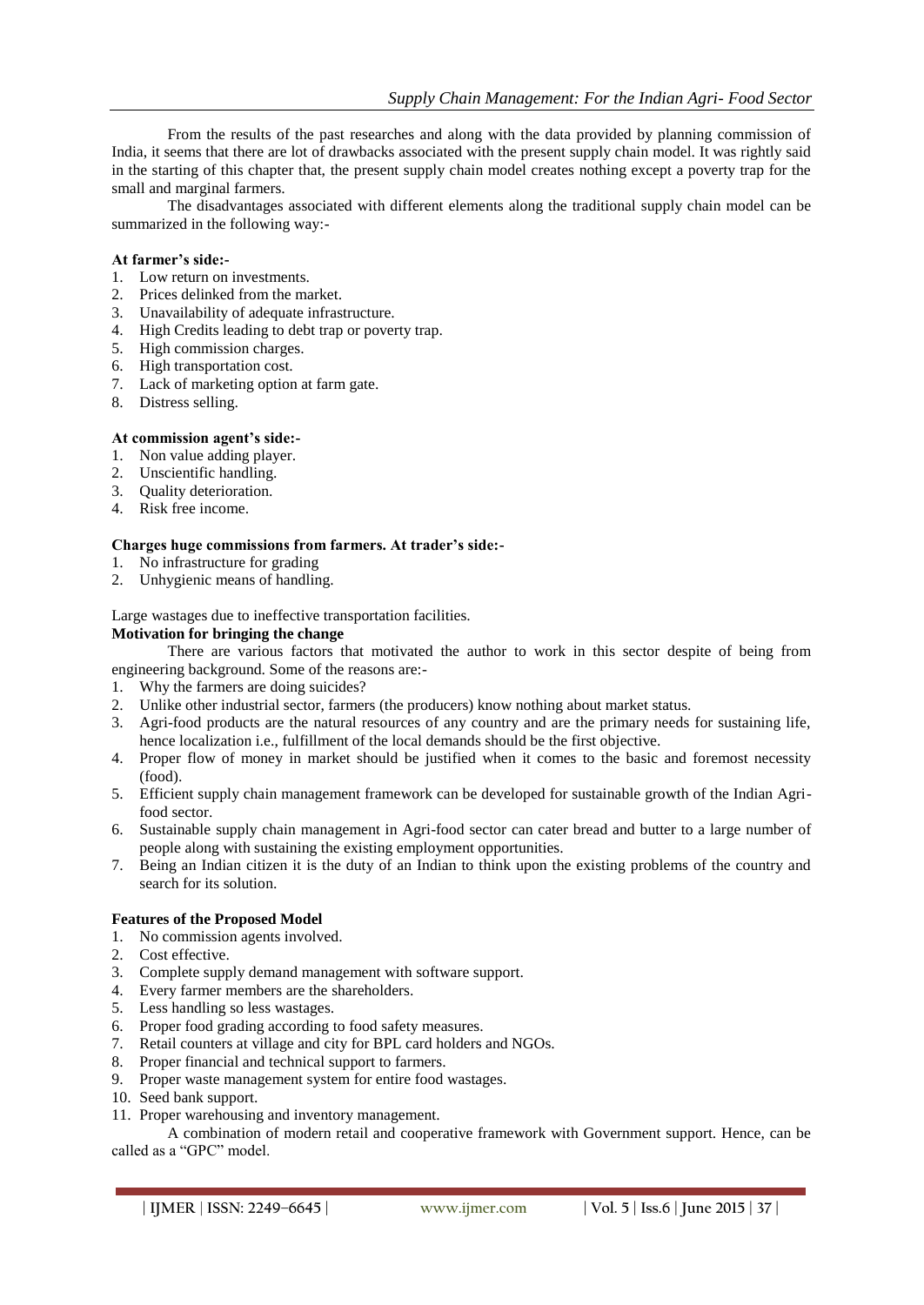### **Feature and benefits associated with the Proposed model**

- The salient features of the proposed model are:-
- 1. Transportation facilities for farmers.
- 2. Crop Insurance facilities for farmers.
- 3. Education and training.
- 4. Medical facilities.
- 5. Seed bank support.
- 6. Technical support.

| <b>Table ING. 4.1</b> Functions associated with the proposed model |                      |                |
|--------------------------------------------------------------------|----------------------|----------------|
| <b>Functions</b>                                                   | Traditional<br>model | Proposed model |
| Transportation facilities                                          | $\times$             |                |
| Storage facilities                                                 | $\times$             |                |
| Automated weighing machine                                         | $\times$             |                |
| Trainings                                                          | $\times$             |                |
| Profit sharing                                                     | $\times$             |                |
| High ROI                                                           | $\times$             |                |

# **Table No. 4.1** Functions associated with the proposed model

The benefits associated with the proposed model are:-

- 1. Optimization in resource use and output management.
- 2. Increase in farm income
- 3. Shares on the profit.
- 4. Reduced storage losses

#### **Cost Benefit Analysis**

This section evaluates the performance of the existing model, Modern retail model and the proposed model on the basis of cost-benefit ratio (CBR). A cost-benefit analysis helps in determining the profitability of farmers. The cost-benefit ratio is computed as an indicator of economics of investment criterion. This ratio helps in judging the feasibility of investing in the proposal. The cost-benefit ratio is a simple calculation that depicts the total financial return for each rupee invested in cultivation. If the cost-benefit ratio is 1.50, it means that for every rupee invested in one hectare of land under cultivation for a given produce, the return is about Rs. 1.50 per hectare after the sale of the produce.

The cost-benefit ratio is defined as:

Gross Returns Cost-benefit ratio  $(CBR)$  = Cost of Cultivation

Where: Gross Returns = Yields \* Selling Price **Description of the Models**

The models used for the cost benefit analysis are described below:-

### **MODEL-1**

**Farmer** → **Local Commission Agent** (Village Level)→ **Trader** (Mandi)→ **Commission Agent** (Mandi Level)→ **Wholesaler** → **Retailers**→ **Consumers**

**MODEL-2\* \***Retail Chain Market

**Farmer** → **Trader** → **Retail Chain** → **Consumers**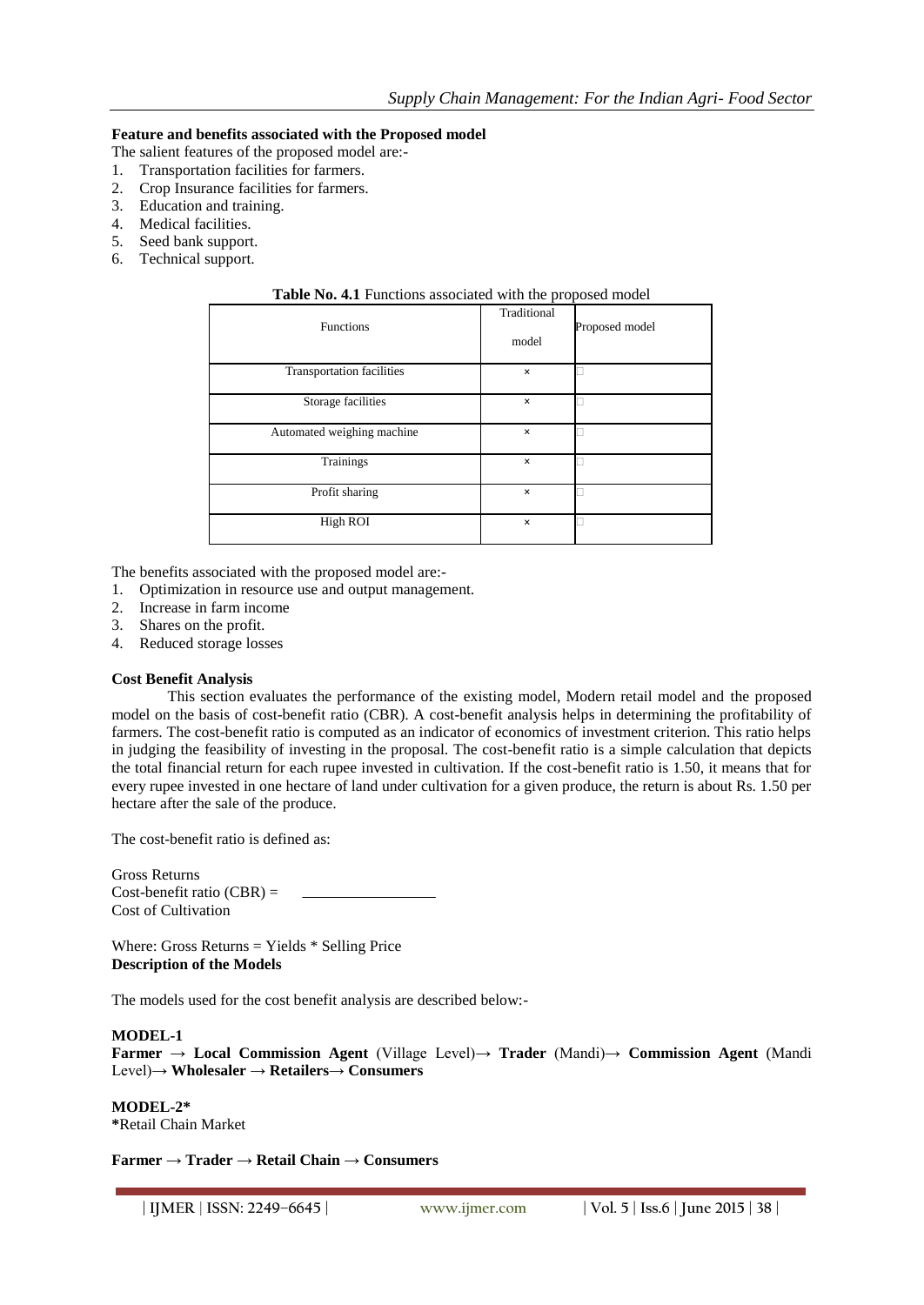# **MODEL-3 (Proposed Model)**

X\*= Farmer Owned Co-Operatives with Government-Private Partnership

### **Farmers** → **X**\*→ Local **Vendors/Retailers** → **Consumers Cost Benefit Table**

The cost benefit ratios for the above three models are calculated in the tabular form and is shown in Table No.4.2.

Assumptions:-

Product = Tomato

Quantity Handled= 2600kg

Cost of Cultivation is assumed by consulting with farmers of Raipur (C.G).

# **Factors affecting Supply Chain Efficiency**

Modeling of Supply chain efficiency can be done by following way:-

 $Z = f(X_1, X_2, ... X_N)$ 

Where,

 $Z =$  Supply Chain Efficiency (%)  $X_1 =$  Price received by farmers (Rs.)  $X_2 =$  Price paid by consumer (Rs.)

 $X_3$  = Wastages in monetary term along the supply chain (Rs.)  $X_4$  = Marketing cost (Rs.)

 $X_5$  = Marketing margin (Rs.)  $X_6$  = Transport cost (Rs.)  $X_7$  = Wages (Rs.)

 $X_8$  = Volume of produce handled (kg)

 $X_9$  = Length of the market channel (No. of market intermediaries)  $X_{10}$  =Nature of produce

Modeling of Supply chain efficiency can be done by the following formula:-

Supply Chain Efficiency  $=$  <sup>Desired output</sup>Investments

Desired outputs include multi objective functions with conflicting objective. Desired output includes High profit on farmer side with Low cost price on customer side.

Investments include total supply chain cost along the chain.

### **Introduction to Supply Chain Performance Measurement**

Supply chain performance measurement is a management strategy that helps companies to enhance their performance levels in all the desired areas of the supply chain network. The idea behind the performance measurement technique is to first optimize the desired goal then to prosper, to get high operational excellence. Proper measurement leads to high market share and correspondingly continuous improvement of the organization. The variables to be measured are known as performance indicators. The choice of variables depends upon the supply chain network under consideration. The performance indicators can be qualitative (customer satisfaction, producer satisfaction etc) and quantitative (total supply chain cost, profit etc). The tools or the models used for performance measurement also vary according to the data available and the goals to be evaluated.

Performance measurement is critical for companies to improve supply chain effectiveness and efficiency. Adequate performance measurement indicators must be identified for the supplychain network under study and a proper methodology is to be developed for better result. The main purpose for developing this framework is to obtain feedback relative to the desired set of goals and once loopholes are evaluated, the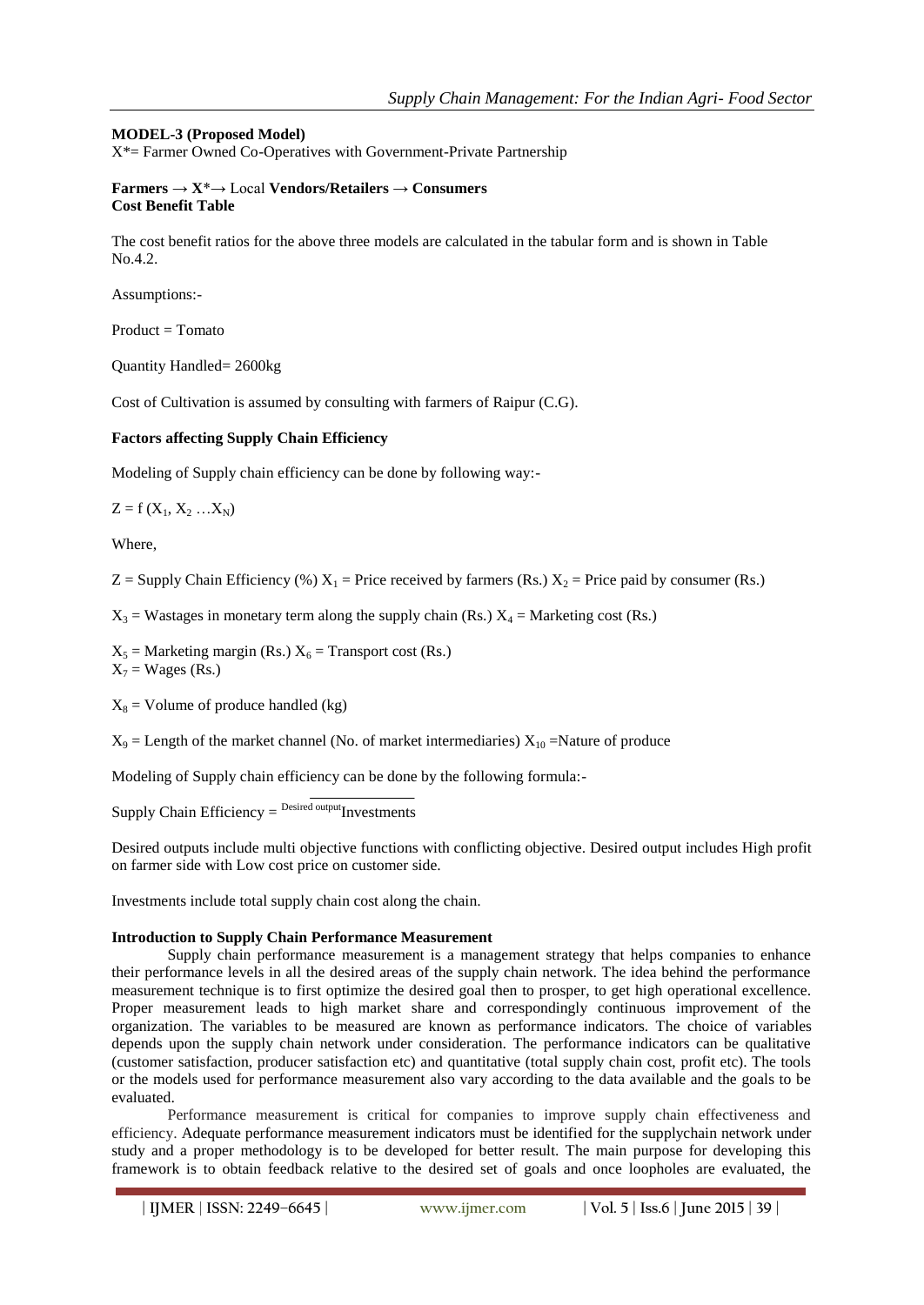company can change its strategy for getting higher shares from market. Performance measurement affects the decision making through the evaluation of past trends and benchmarking techniques. The choice of appropriate supply chain performance indicators is rather complicated due to the presence of multiple inputs and multiple outputs in the system. This issue becomes even more problematic in the field of food and agribusiness due to specific characteristics of Agri-food supply chains. So before arriving at any conclusion a thorough study is to be done considering the supply chain system as a whole because performance measurement depicts the scenario by which a company can assess whether its supply chain has improved or degraded.

#### **Tools used for Supply Chain Performance Measurement**

A wide number of tools and models are available for measuring the supply chain performance of any network. These consist of both qualitative and quantitative tools. Some times for taking simple managerial decisions based on performances of the variable under consideration, qualitative models are preferred. But for taking complex decision, relying completely on qualitative model can be a serious mistake. Therefore, quantitative models are developed to validate the decisions mathematically. Generally, for better results both the models are used together to obtain an optimized value.

## **An AHP approach for Developing the Indian Agri-food Performance**

#### **Measurement Framework**

The analytic hierarchy process (AHP) is a quantitative tool for making decisions with multi-criteria developed by Saaty (91) and has been applied to a wide variety of managerial decisions and socio-economic judgment process. The AHP is a commonly used tool because it can solve unstructured problems in different areas of human needs and interests, such as political, economic, social and management sciences (92).

The AHP is acclaimed by many researchers because it leads to accurate decisions. It involves the subjective decisions to be taken and is broken down into hierarchy structure. The consistency of the decision judgment ensures that the problem can be divided into sub-problems that are easier to understand. The comparison may be made by experts or an iterative process until an agreement is reached by the team members.

The Analytic Hierarchy Process (AHP) involves pair wise comparisons of criteria's. The weightage is given according to nine point priority scales (93). The comparisons are made using priority scale of absolute judgements that represents how much more one element dominates another with respect to a given attribute. The judgements may be inconsistent, and how to measure inconsistency and improve the judgements, when possible to obtain better consistency is a concern of the AHP.

### **Marketing Agent Selection by AHP**

This portion is related with the selection of a marketing agent from farmer's point of view. The analytical tool used for making the decision is AHP. The objective is to select the marketing agent from three alternatives available on the basis following criteria.

The various criteria are:-

- 1. **Price-** Farmers want high price for their products.
- 2. **Credits-** Sometimes farmers need credits to purchase farm equipments and other farming needs.
- 3. **Trainings-** Trainings are given by certain Governmental bodies or NGOs with respect to farming and cultivation techniques in order to raise the productivity and other measures.

### **II. SUMMARY**

The topic of performance measurement is encountering increasing interest in both the academic and managerial areas. Also, there is a need of real time research work in those sectors of the Indian scenario which directly affects the economy of the country

## **III. DISCUSSION**

As the population increases, the demand for Agri-food products also increases exponentially. In order to have smooth facilitation of demand fulfilment, an efficient supply chain management framework is of utmost important. The role of marketing channel in the supply chain network is to move products from the point of production (farm) to the point of consumption. effective supply chain management should act as a communication medium between the producers and consumers. One of the conventional features of economic development is by raising the amount of marketing services associated with agriculture commodities to meet the consumer demand. But presently, in the name of economic development it acts as a curse for farmer because it has invariably reduced the farmer's share of the consumer rupee. The present scenario is that, for every rupee spent by the consumer, farmer is getting only 28 paisa, the retailers is getting 22 paisa, the wholesaler is getting 15 paisa and rest of the amount 35 paisa is going to commission agents and traders i.e., Indianfarmers receive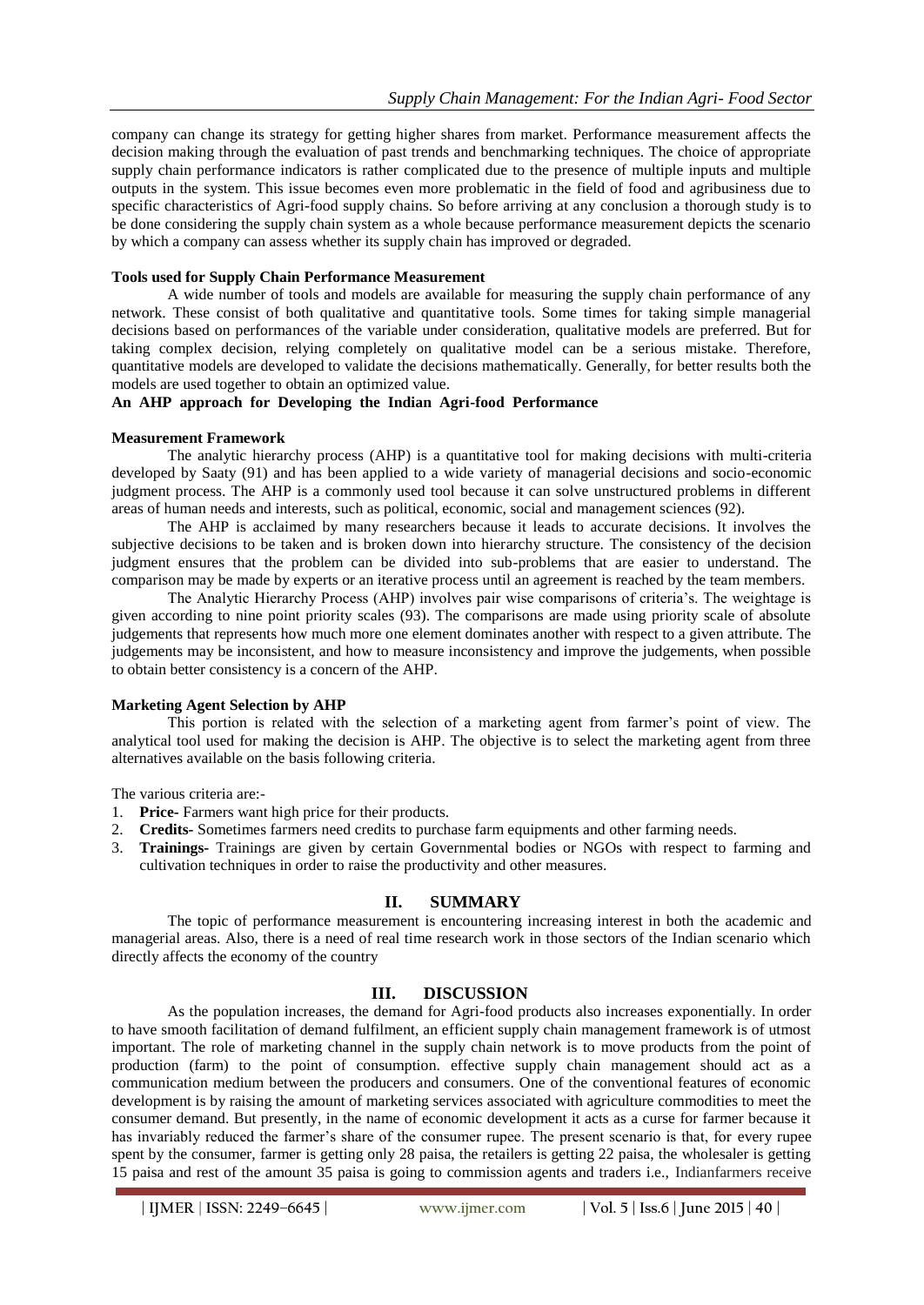only 1/3rd of the total price paid by the final consumer, as against 2/3rd byfarmers in nations with a higher share of organized supply chain network in retail sector.



## **IV. RESULT**

The industrial engineering and management concepts can play an important role in designing and developing a sustainable supply chain network. Following are the list of objectives that can be suitably evaluated and attained by effectively applying the industrial engineering and management concepts in the domain of Agri-food supply chains:-

- $\Box$  Efficient Agri-food supply chain network design.<br>Effective planning of food distribution system.
- Effective planning of food distribution system.
- $\Box$  Handling logistics issues.
- Development of performance measurement system for Agri-food supply chain.
- $\Box$  Integration of IT support for developing effective planning strategy.
- Quality control along the chain.
- $\Box$  Design of distribution networks.<br>  $\Box$  Marketing agent selection
- Marketing agent selection.
- □ Food Supplier selection.
- Warehouse management.
- □ Vehicle routing along the chain.
- Warehouse location problem.
- $\Box$  Production system design.
- $\Box$  Customize the chain according to customer requirement by supply chain function deployment using QFD.
- Effective supply chain Cost accounting using ABC including time constraint.
- $\Box$  Optimization of production system.
- D Logistic network design and planning.
- Designing cold storage infrastructure.
- □ Enhanced packaging and grading techniques.
- □ Cost benefits analysis using RFID technique for Indian agri-food supply chain network.
- □ Simulation tools for real time modeling.
- $\Box$  Design of effective management information system and decision support system.
- $\Box$  Effective post harvest management by local warehousing.

The Thesis SWOT analysis has been provided by the author in order to have a glimpse of the strength and weakness of the present research work along with the threats and opportunities. Future scope of the present work can be extracted from the opportunities of the present work.

There is a vast area for research to be carried out with reference to Indian scenario. Various